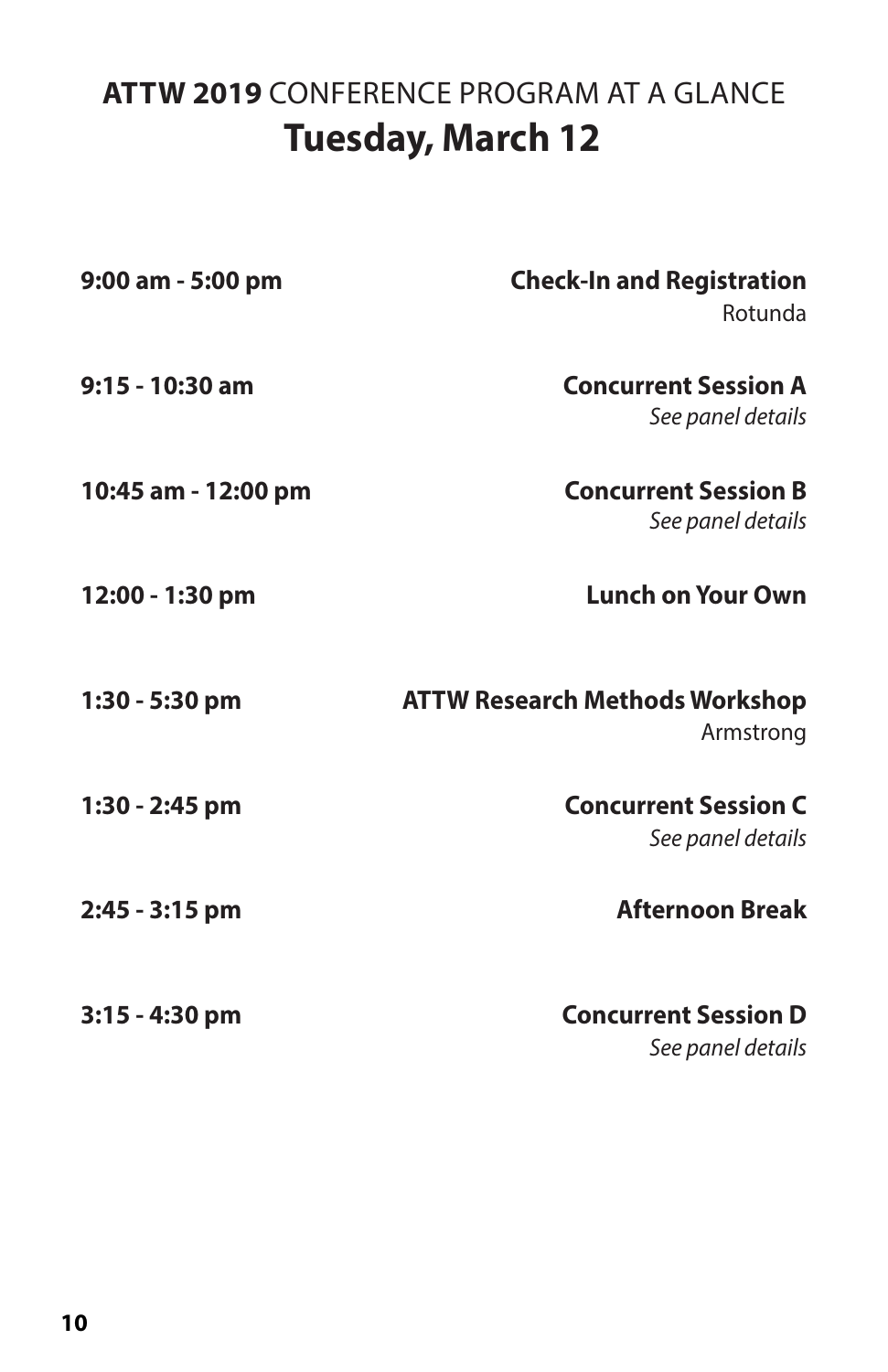# **Concurrent Session A**  $9:15 - 10:30$  am

**Session A1 | Designing Site-Specific TPC Research with a Methodological Focus on Participant Treatment, Accountability, and Reciprocity**

**Location:** Cambria East **Panel Chair:** Erica Stone, Texas Tech University

Erica Stone, Texas Tech University Sarah E. Austin, USAF Academy Prep School Richard T. Magnum, Embry-Riddle Aeronautical University

### **Session A2 | Accountable & Calculated Risks: PrEP and the Rhetorics of Public Health, Identity, and Survivance**

**Location:** Cambria West **Panel Chair:** Matthew Cox, East Carolina University

*Self-Advocacy and Communicated Risk Reduction in Patient Educational Materials for PrEP* Wilfredo Flores, Michigan State University

*"My Blood Cells When I Take My Truvada": Examining Twitter Users' Engagement with PrEP, Truvada, and Sexual Health*  Ryan Murphy, Purdue University

*Risky Silences and Risky Rhetorics: Access to PrEP/Truvada and Intersectional Populations*  Joshua Gardner, East Carolina University Matthew Cox, East Carolina University

## **Session A3 | Bodies and Body Construction**

**Location:** Butler East **Panel Chair:** Errol Rivers, University of Memphis

*Posturing Black Bodies within the Field of Technical Writing* Errol Rivers, University of Memphis

*Gray Matters: Accounting for Age in Technical Communication Research* Allegra Smith, Purdue University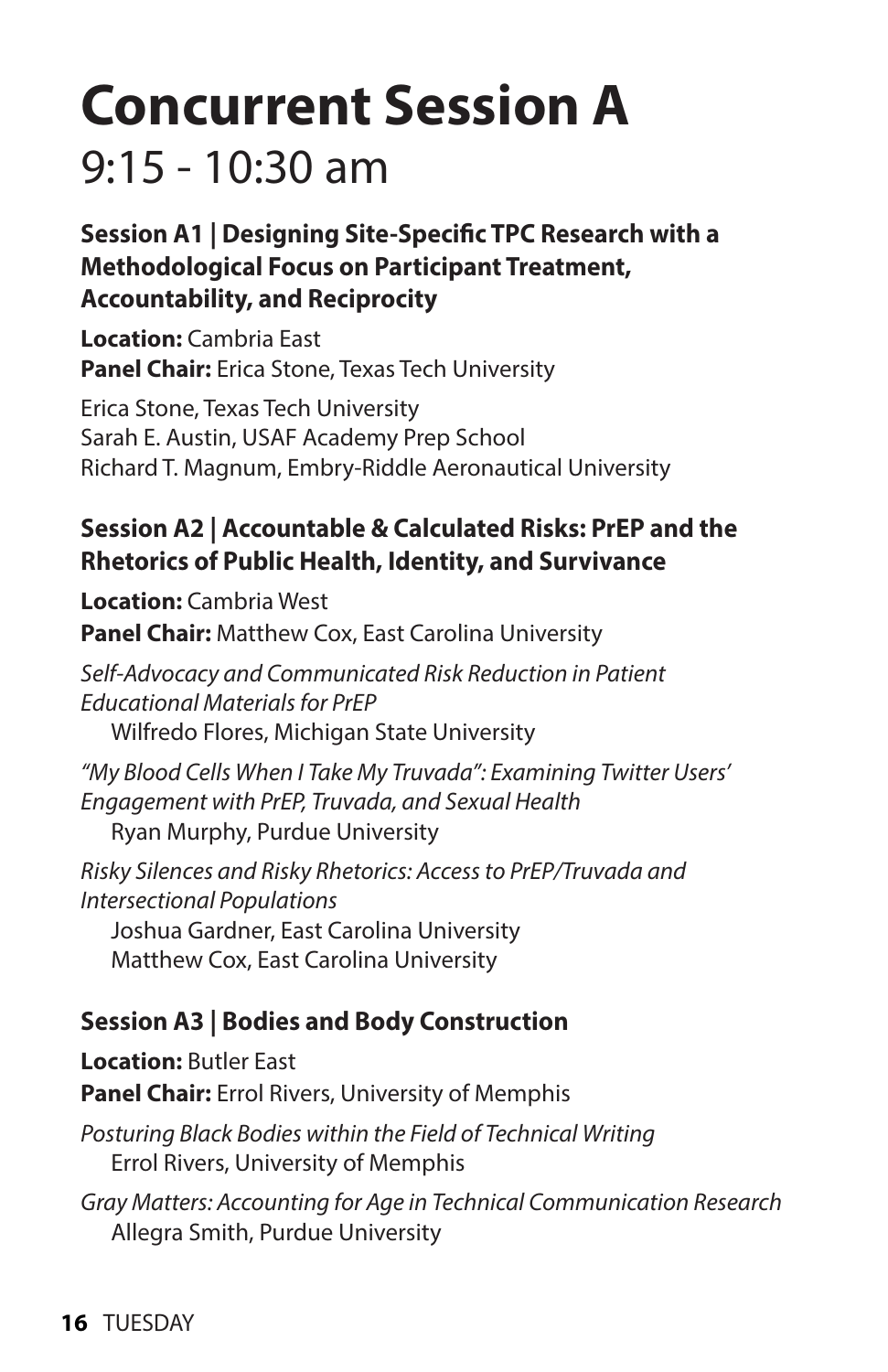### **Session A4 | Accountable Teaching and Course Design**

**Location:** Butler West **Panel Chair:** Jason Swarts, North Carolina State University

*Keeping the Service Course Accountable to Contemporary Practice: The Communication in the Workplace Study* Stacey Pigg, North Carolina State University Jamie Larsen, North Carolina State University

*Accountability to Administrators, But Also to Our Majors* Geoffrey Sauer, Iowa State University

*Hacking Accountability: Using Reflective Performance Reviews for Sustainable Assessment of Student Writing in TPC Courses* Jeff Pruchnic, Wayne State University Ellen Barton, Wayne State University Jared Grogan, Wayne State University

*Engaging Professional Communication Students with Integrative Techne through the Planning of Learning Pathways* Blake Scott, University of Central Florida

### **Session A5 | From In Ixtli to Yollotl to the Hip Hop Cipher: Imagining Diverse Models for Accountability in Technical Communication Praxis**

**Location:** Fayette

**Panel Chair:** Victor Del Hierro, University of Texas-El Paso

*The Hip Hop Practitioner: Community-Building as a Model for Communication Design and Accountability* Victor Del Hierro, University of Texas-El Paso

*Community-Based Accountability and Teaching Technical Writing*  Matt Gomes, Santa Clara University

*A Techno-Indigenous Approach to Building Accountability when Mentoring PhD Students* 

Marcos Del Hierro, University of New Hampshire

*Accountability through Reciprocity in Qualitative Community-Based Research*

Lucia Dura, University of Texas-El Paso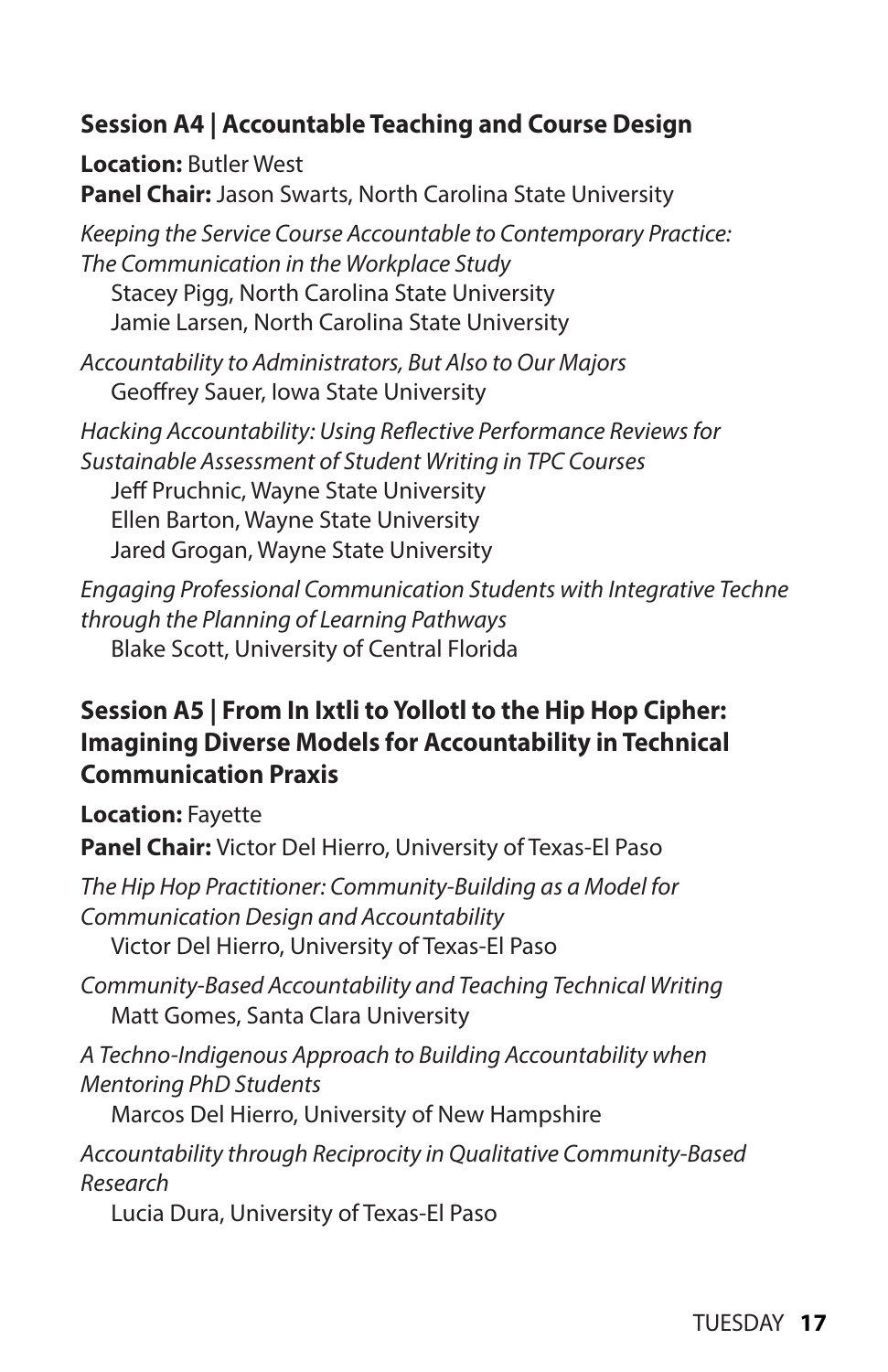#### **Session A6 | Account for Diverse Students and Communication Needs**

**Location:** Washington **Panel Chair:** Marisa Lamb, Los Alamos National Laboratory

*Technical Writing in World-Class Science: Continuing Education at Los Alamos National Laboratory*

Marisa Lamb, Los Alamos National Laboratory

*Prototyping Pedagogy: Integrating Usability Research Methods in the Tech Comm Classroom to Improve Cognitive Accessibility* Samuel Dunn, California State University, Sacramento

*Ethical Concerns in Technical Writing Assessment: Accounting for Student Labor in Class-Wide Simulations*

Jaclyn Fiscus, Florida State University

*Learning the Market Illogic: Professional Writing Pedagogies for Neurodiverse Writers*

Yanar Hashlamon, Ohio State University

### **Session A7 | Situating Located Accountability in Institutional Contexts, Researcher Subjectivity, and Technical Communication Pedagogy**

**Location:** Fayette

**Panel Chairs:** Lisa L. Phillips, Texas Tech University & Mary De Nora, Texas Tech University

*Located Accountabilities & Assumptions within STEM Institutions*  Sarah Hercula, Missouri University of Science and Technology

*Disclosing Located Accountability within Technical Communication in the Lying Era* 

Lisa L. Phillips, Texas Tech University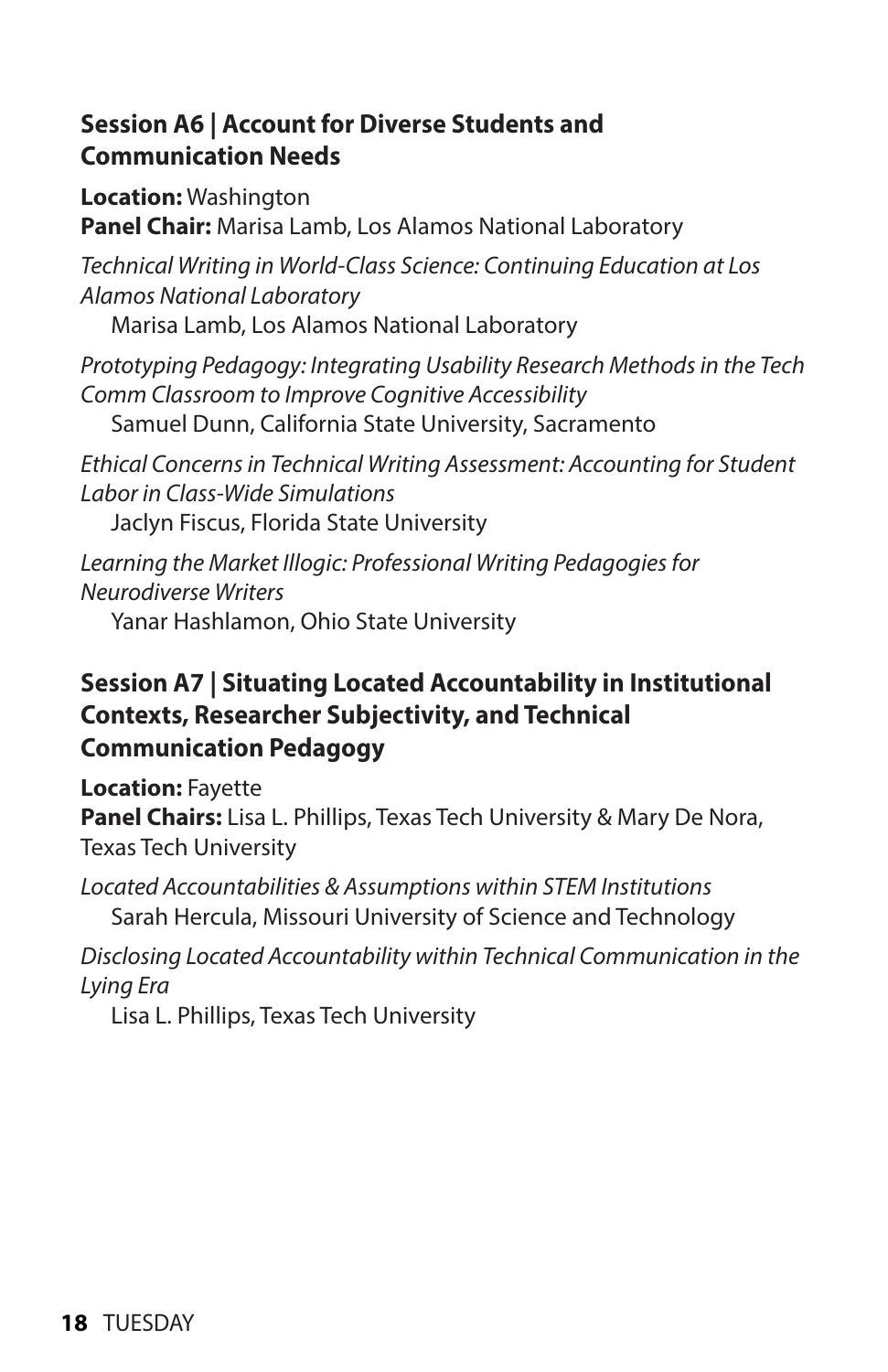# **Concurrent Session B** 10:45 - 12:00 pm

### **Session B1 | Teaching like an Entrepreneur: Evolving with Contemporary Technical Communication**

**Location:** Cambria East **Panel Chair:** Richard Johnson-Sheehan, Purdue University

*The Business Plan as a "Macrogenre": Teaching the Predominant Genre of Entrepreneurship*  Mason Pellegrini, Purdue University *Presenting Like an Entrepreneur: Entrepreneur Experience Level and Slide Deck Strategies* 

Richard Johnson-Sheehan, Purdue University

*Ambidextrous Writing: Cultivating Mētis for Entrepreneurship*  Hilary Sarat-St. Peter, Columbia College Chicago

*Academic Entrepreneurs vs. Entrepreneurial Academics*  David Blakesley, Clemson University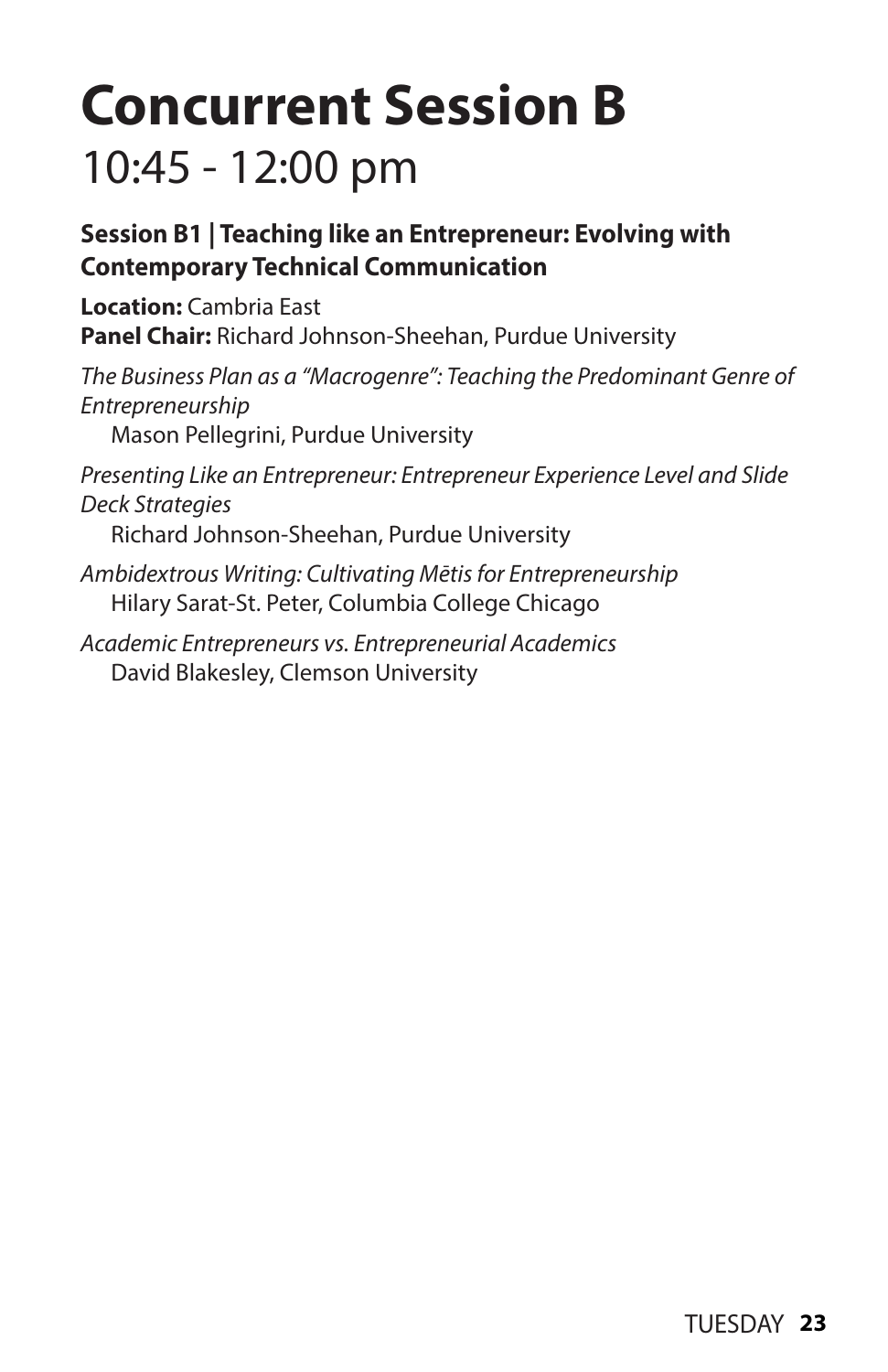### **Session B2 | To What Extent is Academic Technical Communication Research Accountable to Technical Communication Practitioners?**

**Location:** Cambria West **Panel Chairs:** Rachel Wolford, Texas Tech University & Brian Still, Texas Tech University

*STC's Nine Core Competencies: How do Academic Research and Industry Practice Inform One Another?*

Rachel Wolford, Texas Tech University

*Project Planning and Project Analysis: A Science Communicator's Perspective*

Sierra Sinor, Texas Tech University

*Content Development and Written Communication: The Challenges of Genre for an Online Accessibility Specialist* Kirsten Morris, Texas Tech University

*Content Management and Visual Communication: A Practitioner's Perspective from a Leading Technology Firm* Will Streit, Texas Tech University

*Reviewing and Editing and Organizational Design: A Pedagogical Approach for Multimodal Engineering Communication* Akshata Balghare, Texas Tech University

### **Session B3 | Exploring Accountability and the Role Social Media Plays in the Rhetoric of Health & Medicine (RHM)**

**Location:** Butler East **Panel Chair:** Elena Kalodner-Martin, University of Massachusetts Amherst

*Social Media as Rhetorically Active: Exploring Affect and Agency in Reddit*  Elena Kalodner-Martin, University of Massachusetts Amherst

*Going Viral: How Social Media is Changing the Conversation about Accountability, Environmental Stressors, and Mental Health in the African-American Community* 

Kimberly C. Harper, North Carolina A&T State University

*ZDoggMD, YouTube, and Medicine 3.0*  Barbara Heifferon, Louisiana State University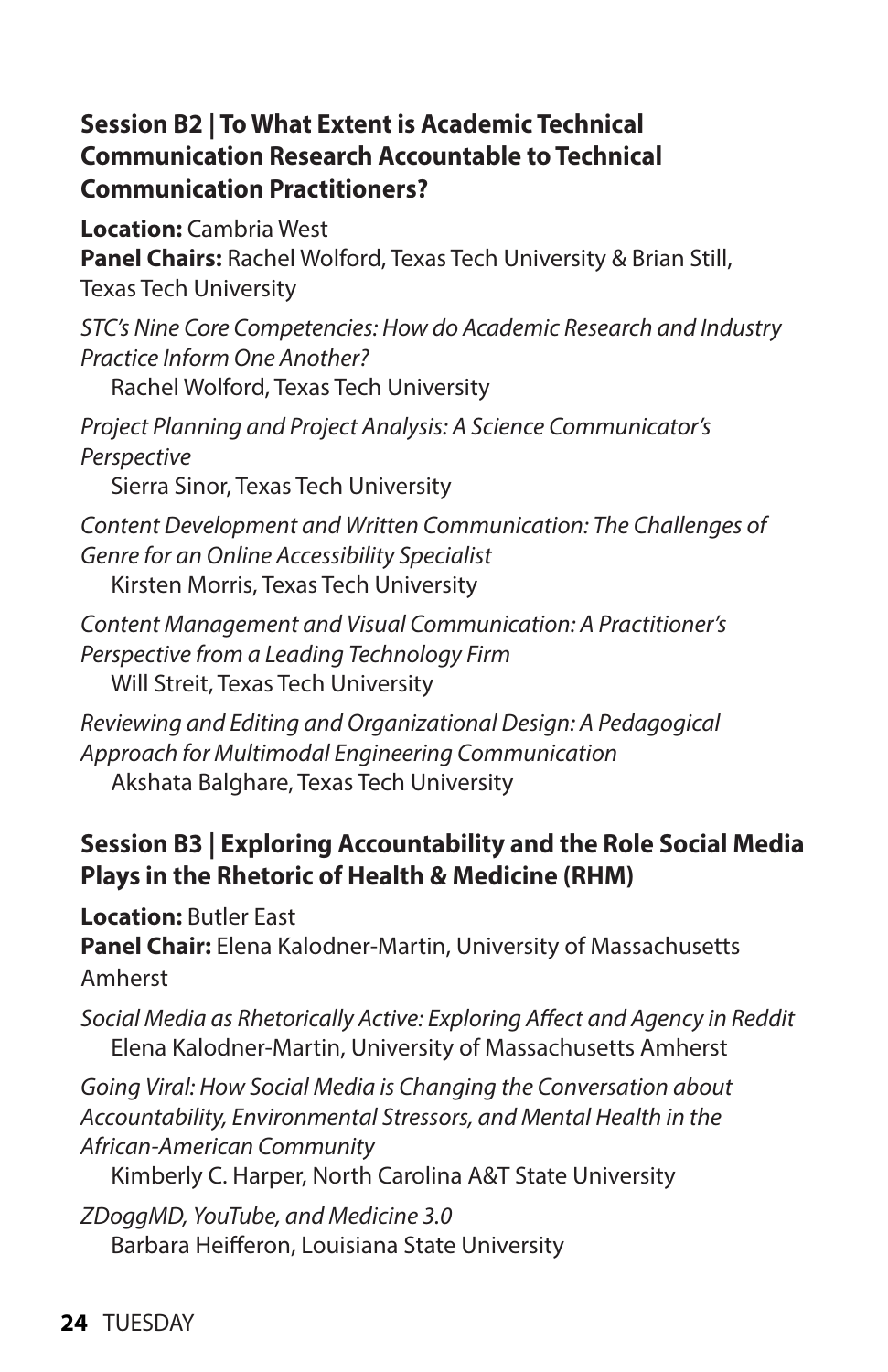### **Session B4 | Accountable Medical and Healthcare Rhetorics**

**Location:** Butler West **Panel Chair:** Michael Madson, Medical University of South Carolina

*Accounting for Pain: The "Fifth Vital Sign" and Tragic Transformation of Metaphor*

Michael Madson, Medical University of South Carolina

*Sickled Cells and Social Justice: The Rhetoric of Invisibility* Shanna Cameron, University of Memphis

*Accountability in Divergent Healthcare Practices: DIY Treatment Communities and the Role of Technical Communicators* Molly Kessler, University of Minnesota

*Accountability in a Cross-Disciplinary Research Project on Knowledge Transfer in Medical Education*

Ella Browning, University of Pennsylvania

#### **Session B5 | Accountability as Sustainability for Programmatic Development**

**Location:** Fayette

**Panel Chair:** Lisa Meloncon, University of South Florida

- *Program Outcomes: Accountability Beyond Assessment*  Tanya Zarlengo, University of South Florida
- *Unifying Program and Course Goals with Curricular Expectations*  Josh Rea, University of South Florida
- *Facilitating Faculty and Sustainability through Critical Reflexivity* Spencer Bennington, University of South Florida

*Sustainable Identity: Connecting Field and Program* Lisa Meloncon, University of South Florida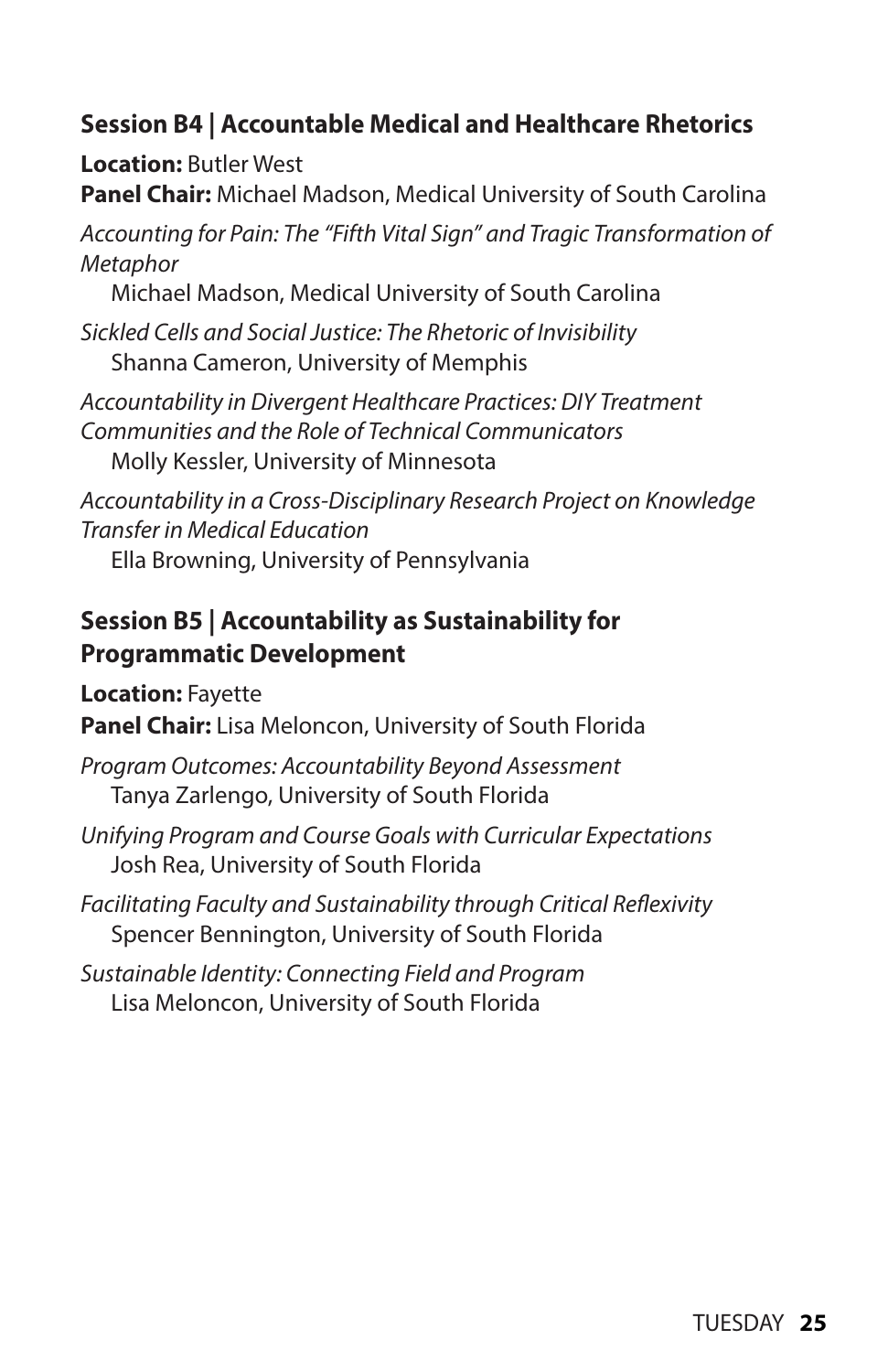### **Session B6 | Accountable to Marginalized Voices**

**Location:** Washington **Panel Chair:** Saveena Veeramoothoo, University of Minnesota

*Accountability in the Corpus Analysis of the International Organization for Migration's World Migration Reports*

Saveena Veeramoothoo, University of Minnesota

*How to Be A Feminist: Feminist Accountability in the Tech Comm Classroom*

Jennifer Mallette, Boise State University

*Testing the Value of "Translating" Military Service in Resumes: Considerations for Improving the Accountability of Job Search Instruction for Student-Veterans* Ashly Smith, Sam Houston State University

*Merging Social Justice and Accountability: Generating Usable Contents for User Empowerment and Inclusion*

Keshab Acharya, University at Buffalo

### **Session B7 | Environmental Accountability**

**Location:** Armstrong **Panel Chair:** Barbara George, Kent State University

*Accountability in Environmental Risk Tools* Barbara George, Kent State University

*Framing War Path Landing: How Environmental Activists Used Accountability to Expand Opportunity* Sean Williams, Clemson University

*Boundary Waters: Mapping Accountability In Environmental Assessment* Dan Card, University of Minnesota

*Meaningful Conversations: Accountability and Responsible Agriculture* Sara Parks, Minnesota State University, Mankato Lee Tesdell, Minnesota State University, Mankato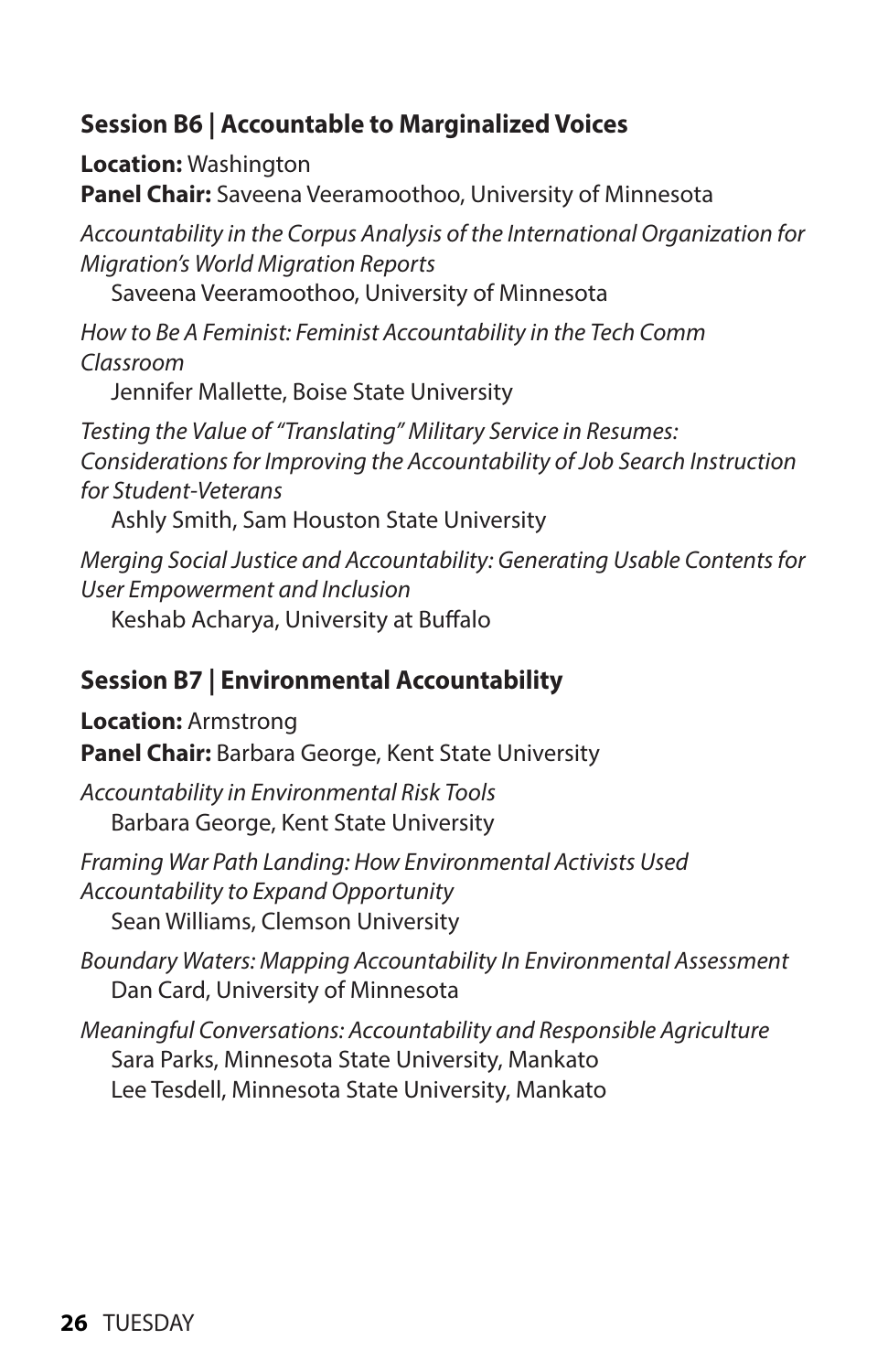# **Concurrent Session C** 1:30 - 2:45 pm

### **Session C1 | Accountable Data and Visual Design**

**Location:** Cambria East **Panel Chair:** Ann Shivers McNair, University of Arizona

*A Community-Focused, Accountable Approach to the Design of Communication and Experiences*

Ann Shivers McNair, University of Arizona Clarissa San Diego, Makerologist

Tony Loiseleur, Makerologist

*Visual/Verbal Counteraction: An Approach To Images in Technical Communication*

Megan Poole, Pennsylvania State University

*Virtually Visible Meaning: Supporting Criticism and Accountability in VR Data Visualizations* Kailan Sindelar, Clemson University

*Circulating Data: Stories of Accountability* Patrick Danner, University of Louisville

### **Session C2 | Scientific Knowledge and Accountability**

**Location:** Cambria West **Panel Chair:** Kenneth Walker, University of Texas at San Antonio

*Communicating Science for Accountability and Equity: A Model of Transdisciplinary Rhetorical Training for Scientists* Kenneth Walker, University of Texas at San Antonio Jasmin Hale, University of Texas, San Antonio

*Technical Discourse and Working Knowledge in Postgenomic Science* Chad Wickman, Auburn University

*Tradition is Not a Rhetorical Fallacy: Being Accountable to the Longings of Coal Miners and Anti-Vaccine Advocates* Will Kurlinkus, University of Oklahoma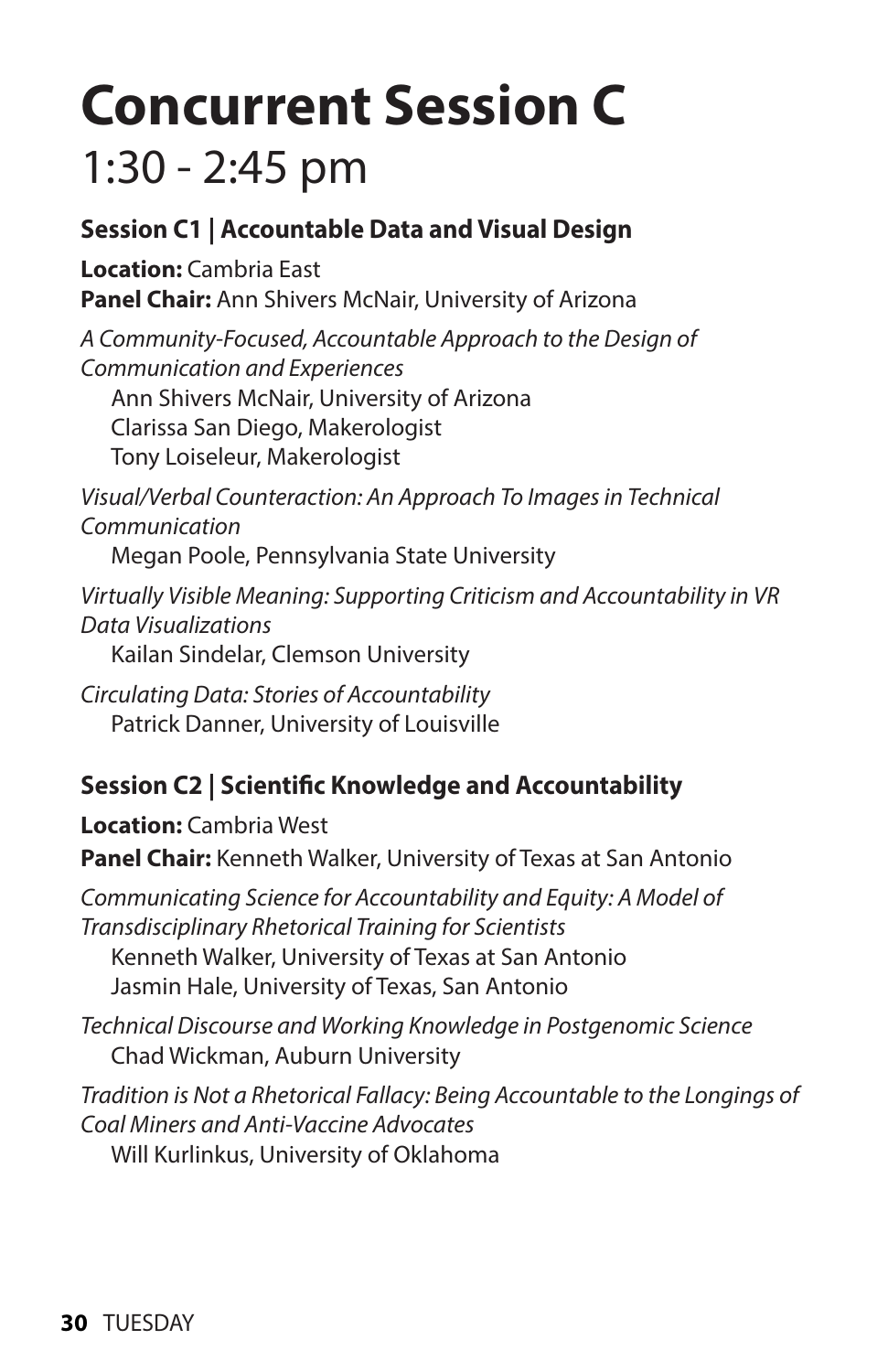### **Session C3 | Accounting for Plain Language**

**Location:** Butler East **Panel Chair:** Kira Dreher, Montclair State University

*Local Community Outreach in the Opioid Crisis: Extending the Scope of Plain Language*

Kira Dreher, Montclair State University

*Accountable Pedagogies: Does Plain Language Help Students Understand TPC's Ethics?*

Kathryn Swacha, Christopher Newport University

*Formality and Stance: Trends in the Stylistic Features of Medical Discourse*

Thomas Slagle, Youngstown State University

### **Session C4 | Transnational Health Accountability**

**Location:** Butler West **Panel Chair:** Julie Gerdes, Texas Tech University

*Accounting for Taxpayers in Transnational Risk Construction* Julie Gerdes, Texas Tech University

*Technical Communication, Traditional Herbal Medicine, and Patient Safety*

Godwin Agboka, University of Houston-Downtown

*Don't Underestimate Me: Zika Virus, Visualizing Data, and Public Accountability*

Shannon Fanning, Farmingdale State College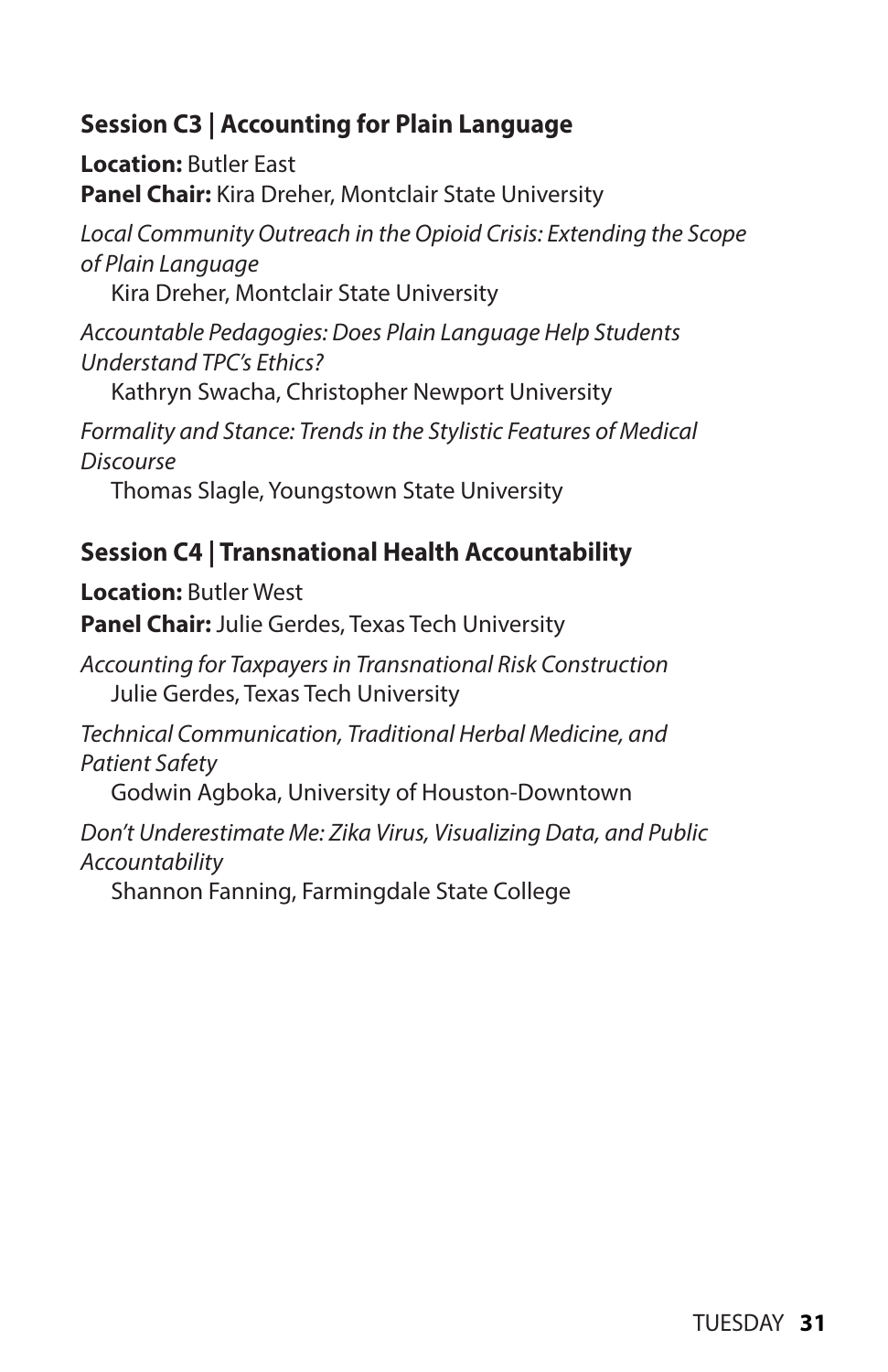### **Session C5 | Accounting for Chronic Pain: Questions and Approaches for Teaching, Research, and Cross-Disciplinary Collaboration**

**Location:** Fayette **Panel Chair:** Christa Teston, Ohio State University

*Embodying Chronic Pain in the Rhetoric of Health and Medicine Classroom* 

Hilary Selznick, Western Michigan University

*Accountable Research: Lessons from a Crystallization of Quantitative, Qualitative, and Reflective Writing Research* Rachael Graham Lussos, George Mason University

*Accountable Partnerships: Investigating Chronic Pain Across Disciplines*  Sara Singer, University of North Carolina

# **Session C6 | Social Design and Design Standards**

**Location:** Washington **Panel Chair:** Fernando Sanchez, University of St. Thomas

*Plotting Accountable Visual Design Pedagogies: Re-Centering Intersectional and Social Design in TPC* 

Liz Lane, University of Memphis

*Accounting For Motion Sickness: Design Standards For Accessible Interface Animation* 

Daniel Liddle, Western Kentucky University

*Holding the Algorithms Accountable: Posthuman Usability and Accountability*

Daniel Hocutt, University of Richmond School of Professional and Continuing Studies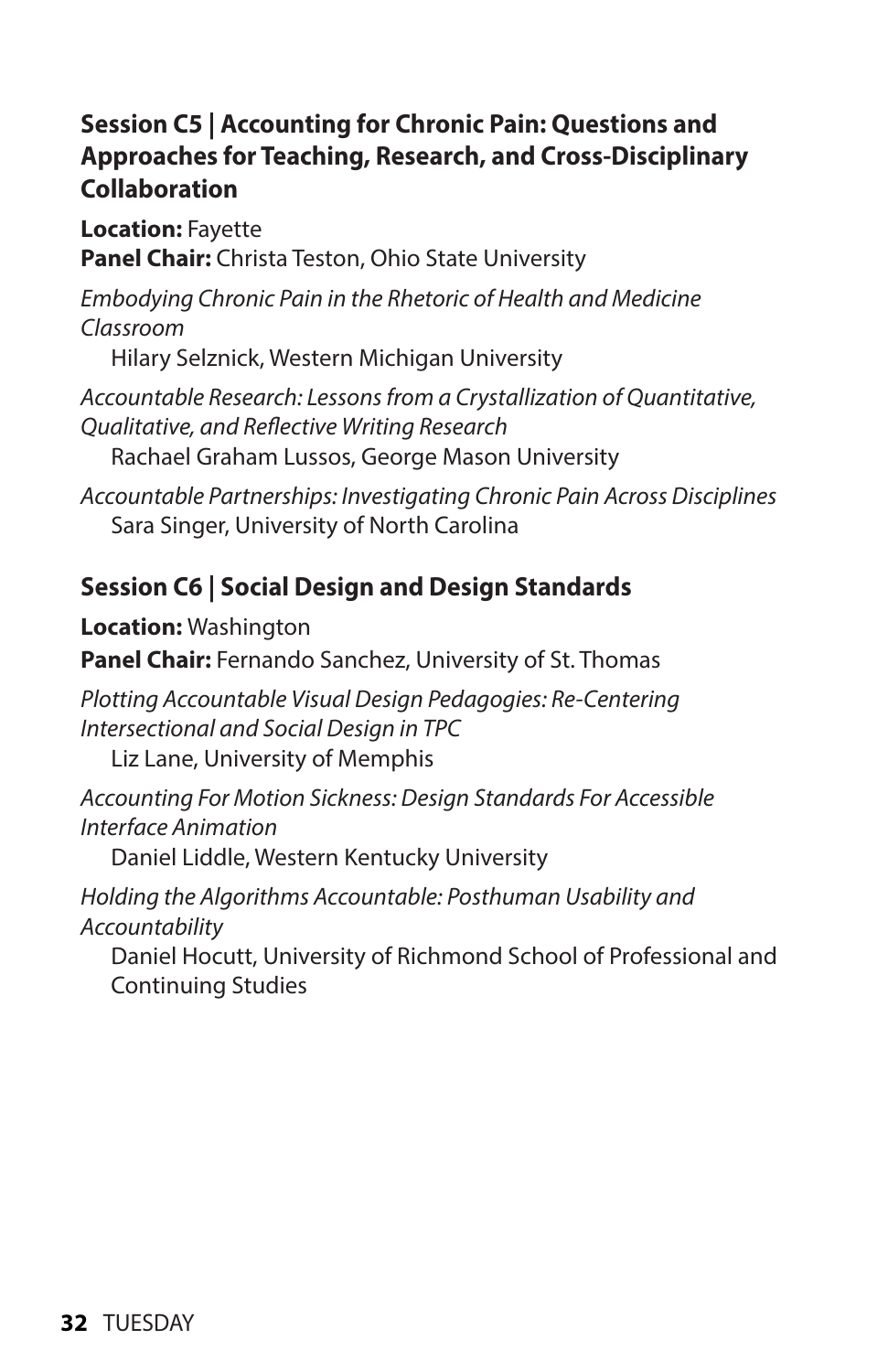# **Concurrent Session D**  3:15 - 4:30 pm

### **Session D1 | From Access to Accountability: Logics of Care in Technical Communication**

**Location:** Cambria East **Panel Chair:** Heidi Y. Lawrence, George Mason University

*Passive and Privileged: Addressing Access in TC Research* Veronica Garrison Joyner, George Mason University A. Mae Bonem, George Mason University

*Distributing Accountability: Meeting the Needs of Students, Researchers, and Knowledge-Making in Technical Communication* Lourdes Fernandez, George Mason University Luana Shafer, George Mason University

*Logic of Care as a Framework for Accountability in Technical Communication* Heidi Y. Lawrence, George Mason University

*Programmatic Objectives and Findings* Doug Eyman, George Mason University (Respondent)

### **Session D2 | Promoting Disciplinary & Professional Accountability in First-Year Writing through Reader-Centered Communication**

**Location:** Cambria West

**Panel Chair:** Nisha Shanmugaraj, Carnegie Mellon University

*Teaching Student Accountability Through Comparative Genre Analysis (CGA)* 

Laura McCann, Carnegie Mellon University

*Keeping Accountable to Audience: Incorporating Multiple Perspectives in Student Writing* 

Susan Tanner, Carnegie Mellon University

*Accountability to Stakeholders: Ethical Positionality in Proposal Writing* Richard Branscomb, Carnegie Mellon University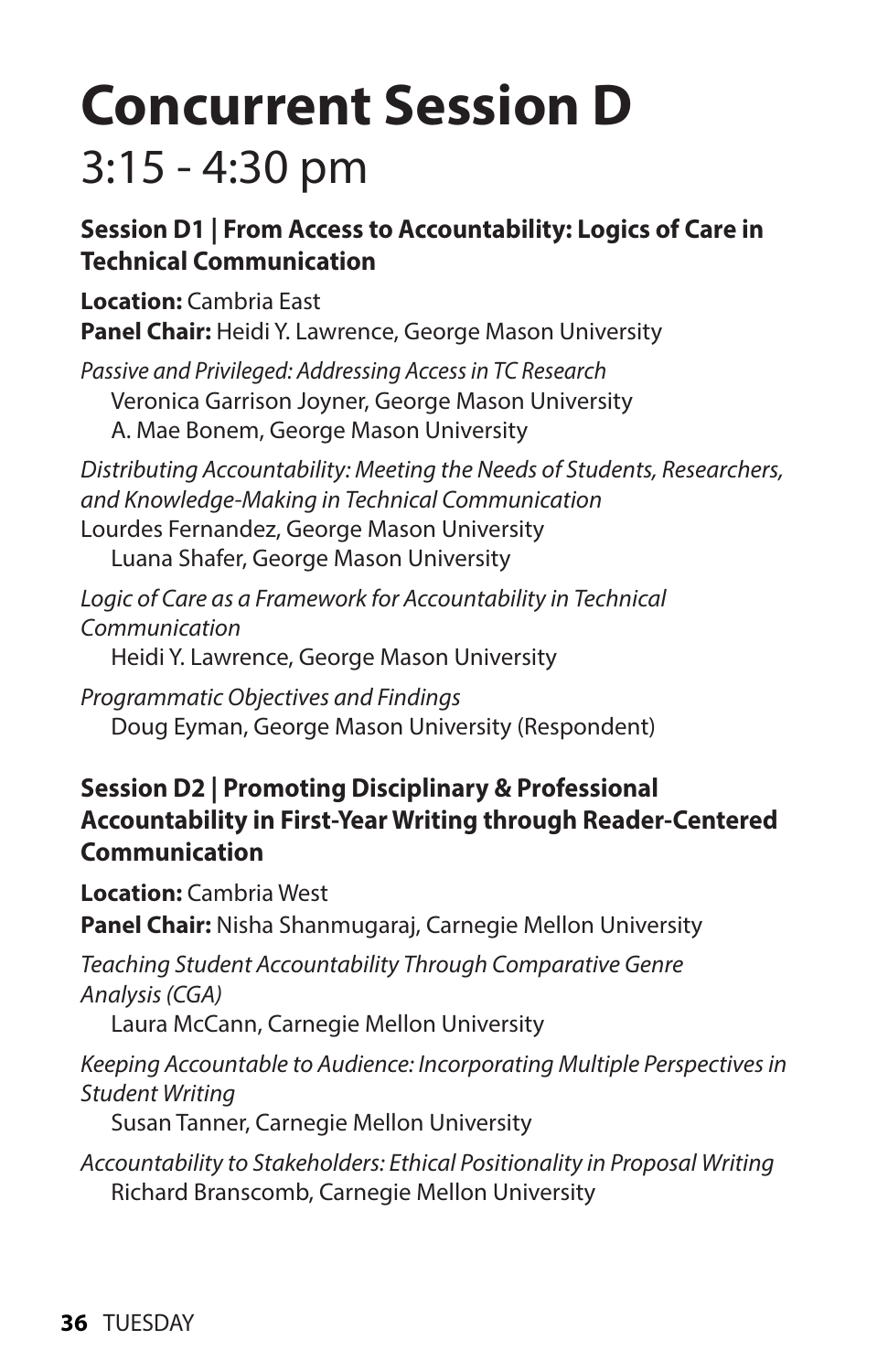#### **Session D3 | Entrepreneurism in the Technical Communication Program and Classroom**

**Location:** Butler East **Panel Chair:** Brian Still, Texas Tech University

*Exploring the Social Construction of Entrepreneurism in Program Administration, Research, and Teaching* Brian Still, Texas Tech University

*Integrating Entrepreneurial Skills in Technical Communication Classes at a STEM-Focused Institution* Rosario Durão, New Mexico Tech

*Teaching Students to Thrive as Entrepreneurs: The Responsibility of Technical Communication Professors*  Suzy Bills, Brigham Young University

### **Session D4 | Teaching Content Management in Technical Communication: Part 1**

**Location:** Butler West **Panel Chair:** Tracy Bridgeford, University of Omaha

*The Notion of Craft in Content Management*  Tracy Bridgeford, University of Omaha

*Content Strategy in the Classroom* Liza Potts, Michigan State University

*Editing and Content Management*  Donna Kain, East Carolina University

*Usability and Content Management*  Bill Williamson, Saginaw Valley State University Scott Kowalewski, Saginaw Valley State University